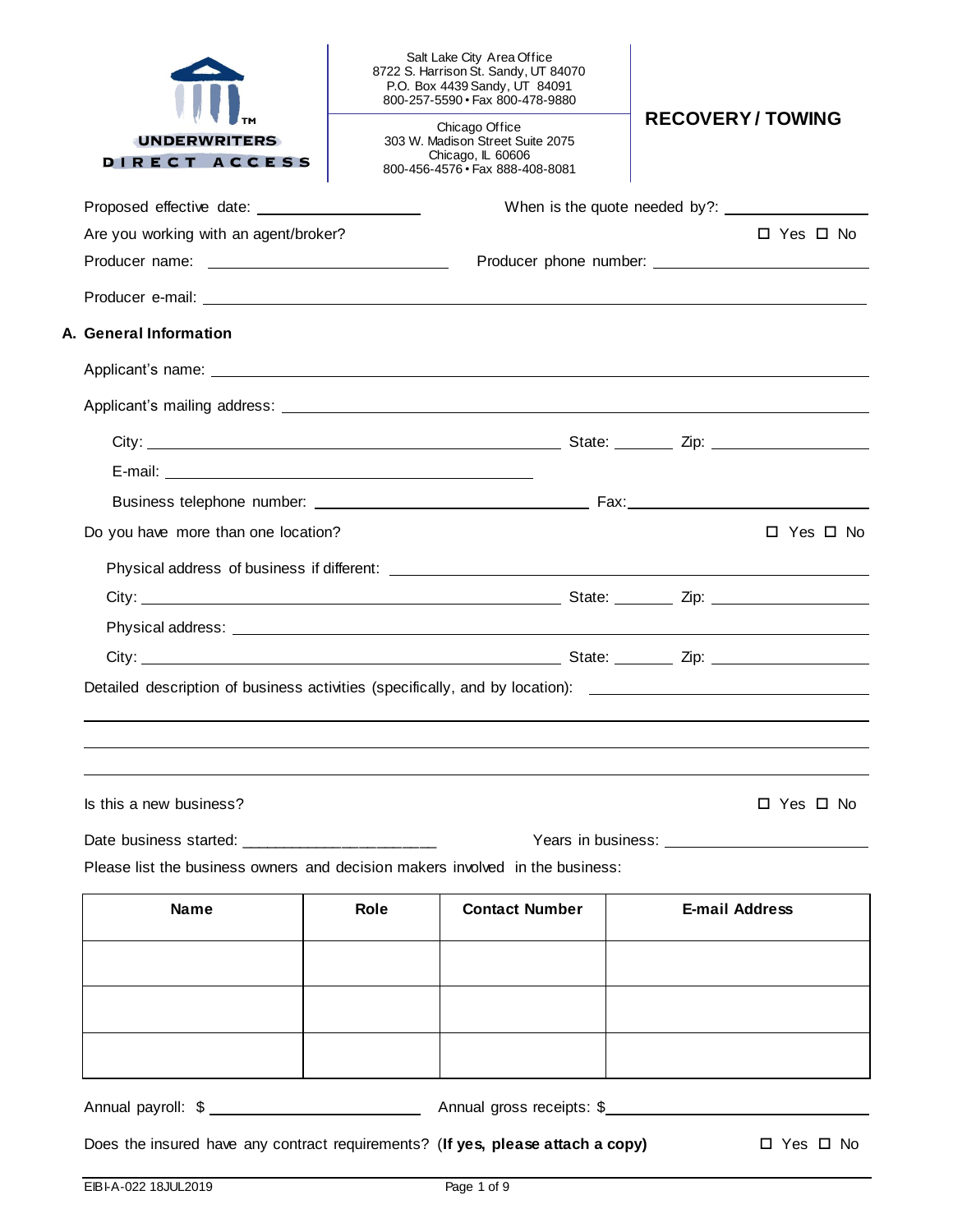# **B. Insurance History**

| $11301$ anc $\sigma$ Thour y                               |    |             |                 |                                                                                                            |
|------------------------------------------------------------|----|-------------|-----------------|------------------------------------------------------------------------------------------------------------|
|                                                            |    |             |                 |                                                                                                            |
| Is the current insurance carrier offering a renewal quote? |    |             |                 | □ Yes □ No                                                                                                 |
|                                                            |    |             |                 |                                                                                                            |
| Current coverage/company information:                      |    |             |                 |                                                                                                            |
| Company name                                               |    |             |                 |                                                                                                            |
| Coverage                                                   |    |             |                 |                                                                                                            |
| Limits                                                     |    |             |                 |                                                                                                            |
| Annual premium                                             | \$ |             | \$              | $\mathfrak{S}$                                                                                             |
|                                                            |    |             |                 | Provide names for all insurance companies that have provided applicant insurance for the last three years: |
| Company name                                               |    |             |                 |                                                                                                            |
| <b>Expiration date</b>                                     |    |             |                 |                                                                                                            |
| Annual premium                                             | \$ |             | \$              | \$                                                                                                         |
| Limits                                                     |    |             |                 |                                                                                                            |
| Coverage type                                              |    |             |                 |                                                                                                            |
| Are any other markets offering coverage?                   |    |             |                 | □ Yes □ No                                                                                                 |
|                                                            |    |             |                 |                                                                                                            |
|                                                            |    |             |                 |                                                                                                            |
| Has the applicant or any predecessor ever had a claim?     |    |             |                 | $\Box$ Yes $\Box$ No                                                                                       |
| Policy term                                                |    | Paid claims | Reserved claims | Total incurred claims                                                                                      |
| From                                                       | To |             |                 |                                                                                                            |
|                                                            |    |             |                 |                                                                                                            |

*Attach/ upload a five-year loss/claims history, including details (if unable to upload will need detailed summary in order to provide valid indication).*

Are you aware of any incident, event, or occurrence, loss that might reasonably be expected to lead to a claim,

lawsuit, notice of loss, or loss which was not reported to your prior carrier?  $\square$  Yes  $\square$  No

If yes, please explain:

/ / / /

/ / / /

/ / / /

/ / / /

/ / / /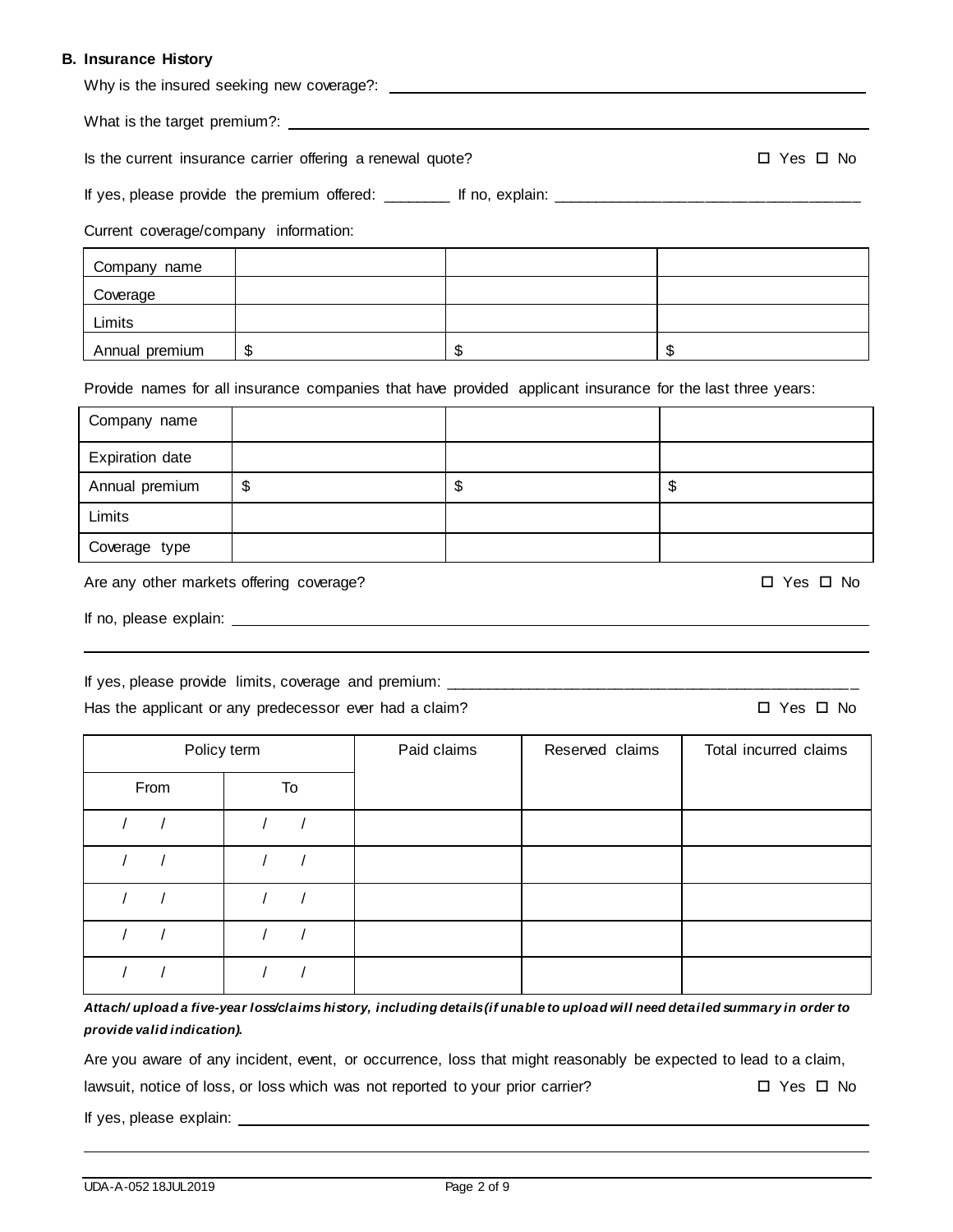## **C. Desired Insurance**

# **Auto Liability:**

Is auto liability coverage needed at this time? Yes No

If yes, please select:

Per person/per act/property damage CSL

| $\Box$ \$100,000/\$250,000/\$100,000 | \$300,000               |
|--------------------------------------|-------------------------|
| \$250,000/\$500,000/\$250,000        | \$500,000               |
| \$500,000/\$1,000,000/\$500,000      | $\parallel$ \$1,000,000 |
| other:                               |                         |

# **Limit of Garage Liability:**

Per Accident/ Aggregate Per Person / Per Accident/ Aggregate

|   | \$25,000/\$75,000     | \$25,000/\$50,000/\$100,000       |
|---|-----------------------|-----------------------------------|
| П | \$50,000/\$100,000    | \$50,000/\$100,000/\$300,000      |
| ப | \$100,000/\$300,000   | \$100,000/\$250,000/\$1,000,000   |
|   | \$250,000/\$1,000,000 | \$250,000/\$500,000/\$1,000,000   |
|   | \$500,000/\$1,000,000 | \$500,000/\$1,000,000/\$2,000,000 |
|   | Other:                | Other:                            |

## Is **Garage Keeper's** coverage needed? 
■ Yes **D** No

(Physical damage for customer's vehicles in the named insured's care, custody and control)**):**

If yes, please select:

- Legal liability basis (GKLL)
- Direct primary basis (GKDP)

\*Please complete the below table for needed GKLL/GKDP

|            | Average      | Maximum      | Average   | Maximum   | Average      | Maximum      |
|------------|--------------|--------------|-----------|-----------|--------------|--------------|
|            | number of    | number of    | value per | value per | value in     | value in     |
|            | vehicles at  | vehicles at  | vehicle   | vehicle   | storage at   | storage at   |
|            | any one time | any one time |           |           | any one time | any one time |
| Location 1 |              |              | \$        | \$        | \$           | \$           |
| Location 2 |              |              | \$        | \$        | \$           | \$           |
| Location 3 |              |              | \$        | \$        | \$           | \$           |

**Contractual Liability Indemnification (Employee Dishonesty Only):**

# Is **Contractual Liability Indemnification (Employee Dishonesty Only)**

coverage needed?  $\square$  Yes  $\square$  No

If yes, please select:

- \$100,000
- $\square$  \$300,000
- $\square$  \$500,000
- $\Box$  \$1,000,000

UDA-A-052 18JUL2019 Page 3 of 9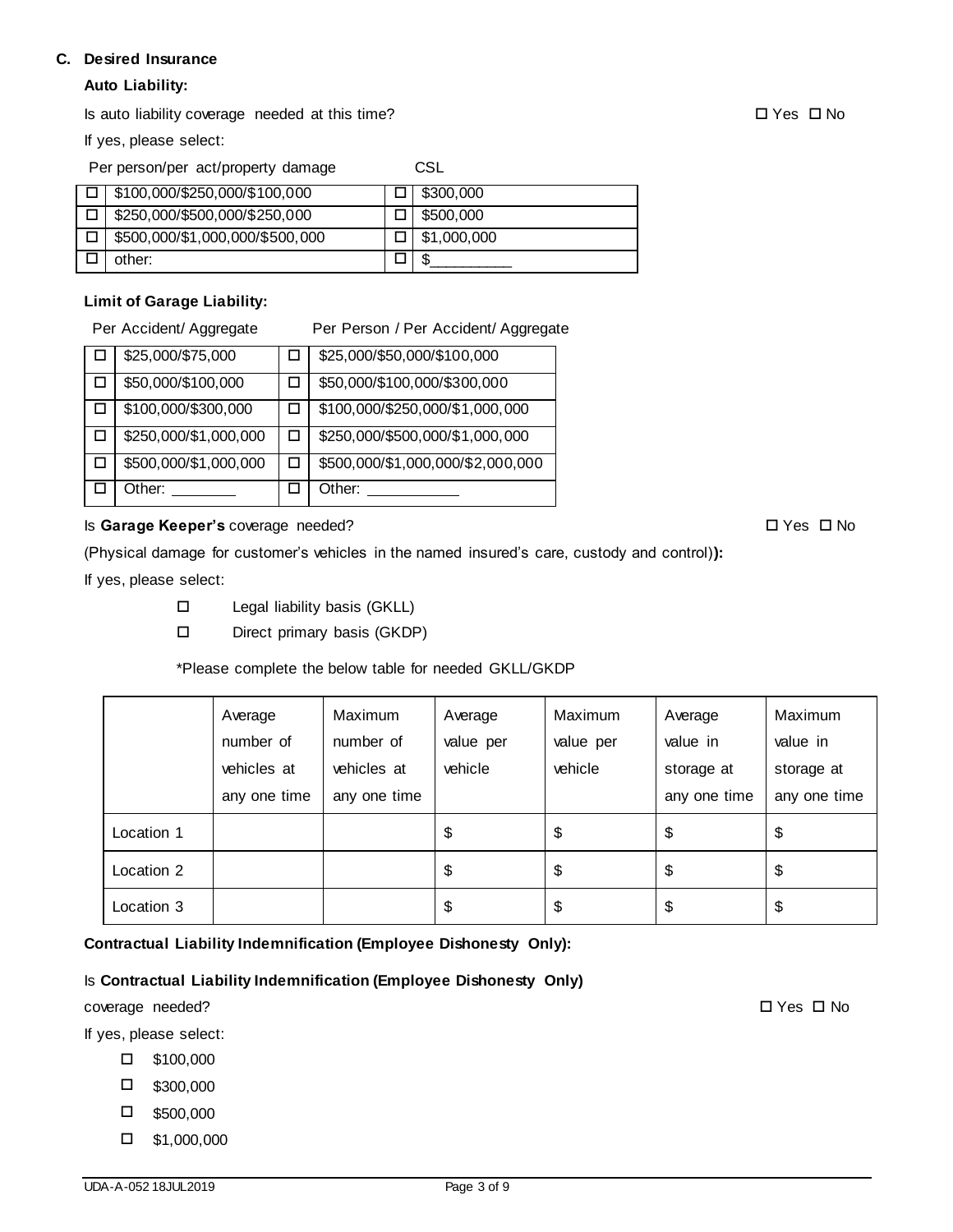## **Wrongful Repo:**

Is **Wrongful Repo** coverage needed? Yes No

If yes, please select:

- \$100,000
- $\square$  \$300,000
- $\square$  \$500,000
- $\Box$  \$1,000,000
- □ Other: \_\_\_\_\_\_\_\_\_\_\_\_\_\_\_\_\_

### **In Tow (On Hook):**

Is **In Tow (On Hook)** coverage needed? 
<br>
■ Yes □ No

If yes, please select:

- $\square$  \$25,000
- $\Box$  \$50,000
- \$100,000
- □ Other:

**Cargo –** Contents within truck, the transporting of equipment on a trailer, or a flatbed truck:

|   | \$25,000 |
|---|----------|
| H | \$50,000 |
|   | Other:   |

**Drive-Away Physical Damage to Vehicles Driven–Physical Damage Limits: Over the road Physical** 

## **Damage**

Employee Only, named operators coverage only

- $\square$  \$25,000
- $\square$  \$50,000
- \$100,000

Total number of repossessions or tows – must provide a number (percentages will not be accepted)

| By exposure:                    | Drive-away | Tow-away (consent/<br>non-consent) | Repo tow-away |
|---------------------------------|------------|------------------------------------|---------------|
| Estimated by company employees: |            |                                    |               |
| Estimated by independent        |            |                                    |               |
| contractors:                    |            |                                    |               |
| Total for the next 12 months:   |            |                                    |               |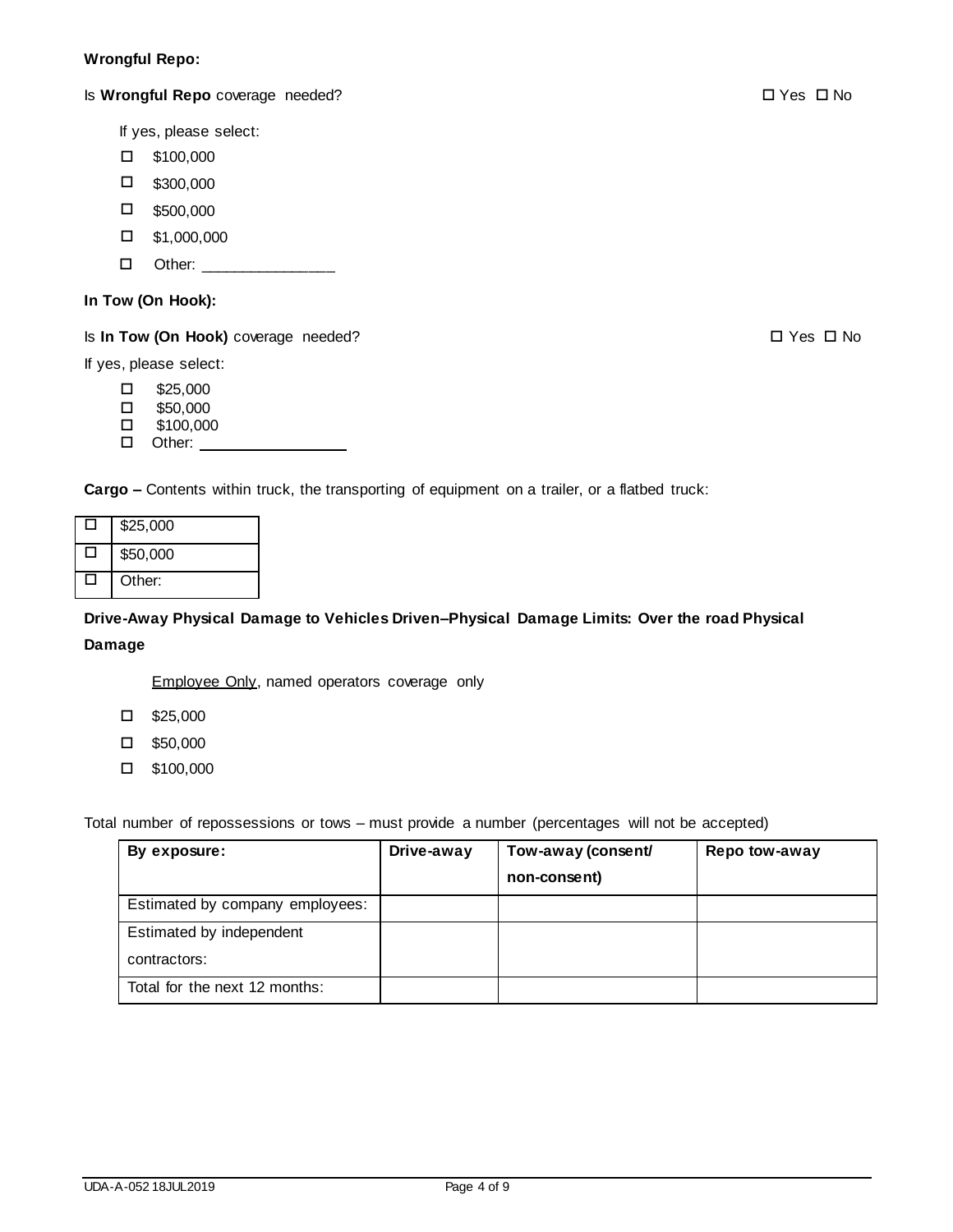### **D. Business Activities**

Annual gross receipts by operations:

| Annual gross income for recoveries                                                                                                                      | \$ |
|---------------------------------------------------------------------------------------------------------------------------------------------------------|----|
| Annual gross income for towing                                                                                                                          | \$ |
| Physical repair (auto body) of vehicles $-$ gross<br>income                                                                                             | \$ |
| Mechanical repair and service to vehicles<br>(tune up, radiator, air-conditioning, lube and oil,<br>muffler, brakes, engine rebuilding) - gross income. | \$ |
| Storage of vehicles – gross income                                                                                                                      | \$ |
| Used car sales $-$ gross sales                                                                                                                          | \$ |
| Leased auto sales                                                                                                                                       | \$ |
| Tire sales and service gross sales                                                                                                                      | \$ |
| Other:                                                                                                                                                  | \$ |

How many of each do you have issued to your agency:

Transportation plates:

How are they used?

Repossessor plates:

How are they used?

What kinds of property do you repossess? (check all that apply):

 $\Box$  Construction equipment  $\Box$  Tractor/Trailer  $\Box$  Heavy equipment  $\Box$  Autos  $\Box$  Motorcycles  $\Box$  Boats

 $\Box$  ATV's  $\Box$  Household items/appliances/furniture/electronics/jewelry  $\Box$  Other:

|            | Are personal effects and personal property of others recovered, and a complete and accurate inventory made of |  |  |  |  |            |
|------------|---------------------------------------------------------------------------------------------------------------|--|--|--|--|------------|
| all items? |                                                                                                               |  |  |  |  | □ Yes □ No |

l

How are personal property and effects returned to their owners?

What is done with deadly weapons, dangerous drugs, or prescription drugs found in the personal effects and property that are removed for inventory?

Do you request certification of liability forms from all sub-contractors or independent contractors, where your firm is listed as an additional named insured?  $\Box$  Yes  $\Box$  No Do you provide or perform services as a sub-contractor to other tow truck operators, recovery agencies, or other business operations?  $\square$  Yes  $\square$  No

If yes, please explain:

| Radius of operations (show percentage of total miles driven):                                         |            |
|-------------------------------------------------------------------------------------------------------|------------|
| 0-50 miles: 61-100 miles: 61-100 miles: 61-100 miles: 61-100 miles: 61-200 miles: 6201+ miles: 64-100 |            |
| Do you have Interstate Commerce Commission (ICC) authority?                                           | □ Yes □ No |
| If yes,                                                                                               |            |
| What is the ICC Docket Number?                                                                        |            |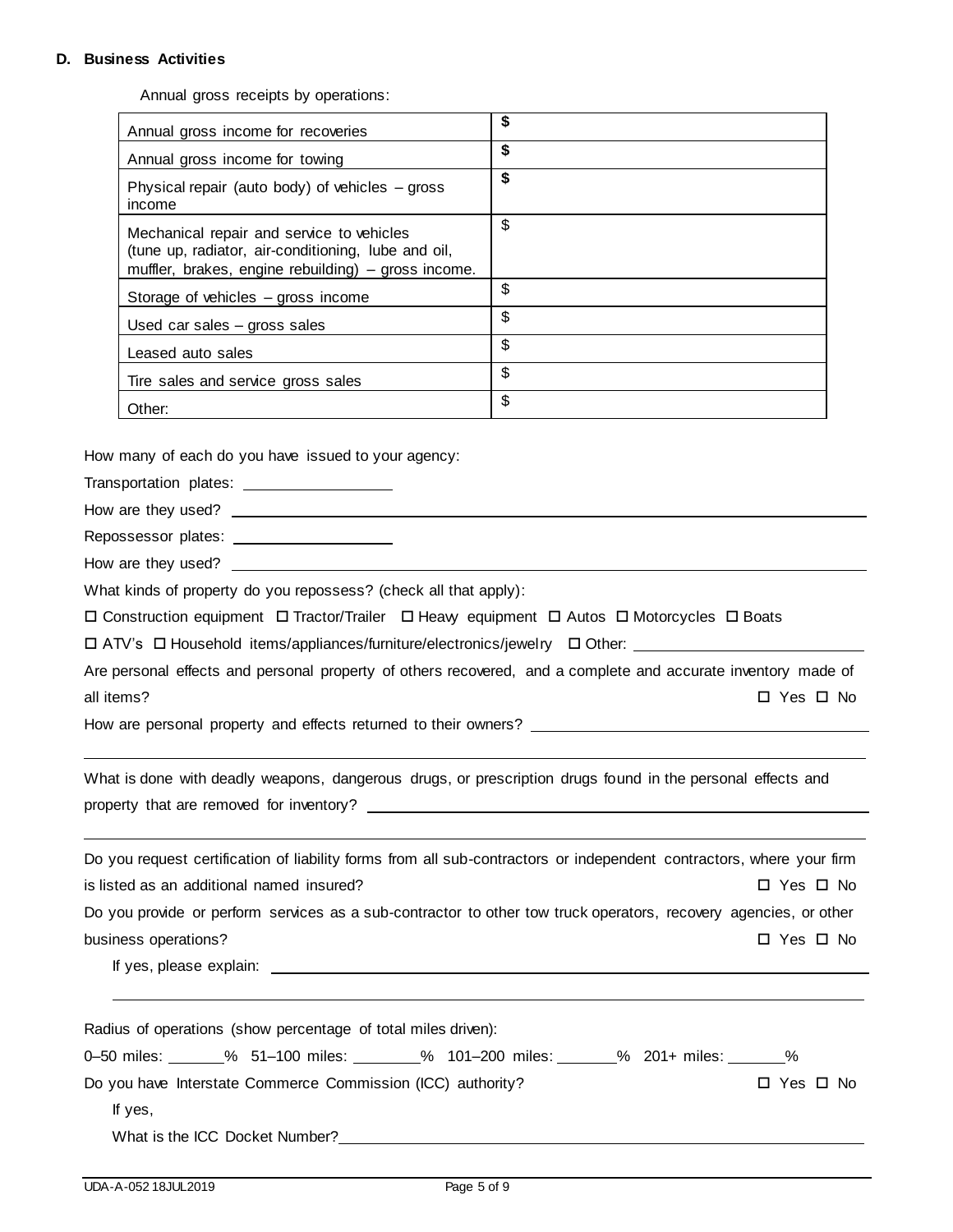| $\Box$ Form E $\Box$ Form H $\Box$ Other:                                                                    |                      |
|--------------------------------------------------------------------------------------------------------------|----------------------|
| Provide a copy of your training program, bid and job contract, customer release of liability form.           |                      |
| Do you have a written equipment maintenance program?                                                         | □ Yes □ No           |
| Are loaded trucks ever left unattended?                                                                      | □ Yes □ No           |
| Please answer the following questions related to recover tow truck operations and service vehicles connected |                      |
| with your business:                                                                                          |                      |
| Do you use air bags?                                                                                         | Yes $\Box$ No<br>□   |
| Do you always use safety chains?                                                                             | □ Yes □ No           |
| Are you equipped with wheel lifts?                                                                           | $\Box$ Yes $\Box$ No |
| Do you lift or haul other than vehicles?                                                                     | □ Yes □ No           |
|                                                                                                              |                      |
|                                                                                                              |                      |
|                                                                                                              |                      |
|                                                                                                              |                      |
| What are the circumstances for relinquishing vehicles? __________________________                            |                      |
|                                                                                                              |                      |
| Do you provide Workers' Compensation for all employees, including drivers?                                   | Yes □ No<br>$\Box$   |
| Do you transport any caustic, radioactive, or flammable cargo?                                               | Yes $\Box$ No        |
| Do you operate under anyone else's permit or authority?                                                      | □ Yes □ No           |
|                                                                                                              |                      |
|                                                                                                              |                      |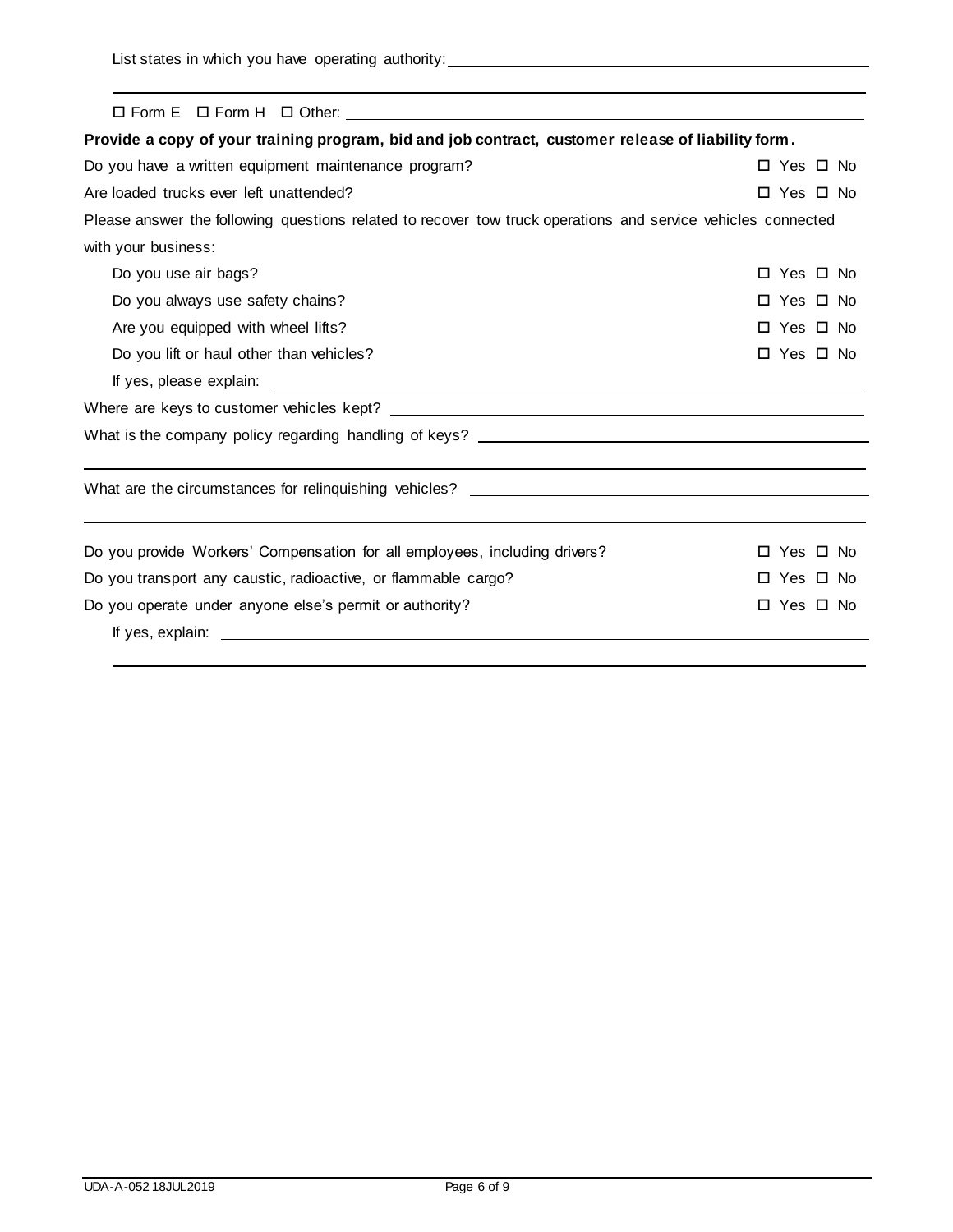### **OPERATOR SCHEDULE**

|                     |                         |            | Mailing address: University of the Community of the Community of the Community of the Community of the Community of the Community of the Community of the Community of the Community of the Community of the Community of the  |                                 |                             |  |
|---------------------|-------------------------|------------|--------------------------------------------------------------------------------------------------------------------------------------------------------------------------------------------------------------------------------|---------------------------------|-----------------------------|--|
|                     |                         |            |                                                                                                                                                                                                                                |                                 |                             |  |
|                     |                         |            | For each driver, complete the following and attach a copy of the driver's MVR and license.                                                                                                                                     |                                 |                             |  |
|                     |                         |            |                                                                                                                                                                                                                                |                                 |                             |  |
|                     |                         |            |                                                                                                                                                                                                                                |                                 |                             |  |
|                     |                         |            |                                                                                                                                                                                                                                |                                 |                             |  |
| SEX I<br>(M/F)      | DATE OF<br><b>BIRTH</b> | EXP.       | YRS   DRIVER'S LICENSE  <br><b>NUMBER</b>                                                                                                                                                                                      | <b>STATE</b><br><b>LIC</b>      | <b>DATE</b><br><b>HIRED</b> |  |
|                     |                         |            | Violations/accidents/claims: University of the Contract of the Contract of the Contract of the Contract of the                                                                                                                 |                                 |                             |  |
|                     |                         |            |                                                                                                                                                                                                                                |                                 |                             |  |
|                     |                         |            |                                                                                                                                                                                                                                |                                 |                             |  |
|                     |                         |            | Home phone: _______________Cell phone: _________________________ E-mail: ______________                                                                                                                                        |                                 |                             |  |
|                     |                         | YRS        | DRIVER'S LICENSE                                                                                                                                                                                                               | <b>STATE</b>                    | <b>DATE</b>                 |  |
| SEX<br>(M/F)        | DATE OF<br><b>BIRTH</b> | EXP        | <b>NUMBER</b>                                                                                                                                                                                                                  | <b>LIC</b>                      | <b>HIRED</b>                |  |
|                     |                         |            |                                                                                                                                                                                                                                |                                 |                             |  |
|                     |                         |            | Violations/accidents/claims: Note and the contract of the contract of the contract of the contract of the contract of the contract of the contract of the contract of the contract of the contract of the contract of the cont |                                 |                             |  |
|                     |                         |            |                                                                                                                                                                                                                                |                                 |                             |  |
|                     |                         |            |                                                                                                                                                                                                                                |                                 |                             |  |
|                     |                         |            |                                                                                                                                                                                                                                |                                 |                             |  |
|                     |                         |            | Home phone: _______________Cell phone: _________________________E-mail: ________________                                                                                                                                       |                                 |                             |  |
| <b>SEX</b><br>(MF)  | DATE OF<br><b>BIRTH</b> | EXP        | YRS   DRIVER'S LICENSE  <br>NUMBER                                                                                                                                                                                             | <b>STATE</b><br>LIC <sub></sub> | <b>DATE</b><br><b>HIRED</b> |  |
|                     |                         |            |                                                                                                                                                                                                                                |                                 |                             |  |
|                     |                         |            |                                                                                                                                                                                                                                |                                 |                             |  |
|                     |                         |            |                                                                                                                                                                                                                                |                                 |                             |  |
|                     |                         |            |                                                                                                                                                                                                                                |                                 |                             |  |
|                     |                         |            |                                                                                                                                                                                                                                |                                 |                             |  |
|                     |                         |            |                                                                                                                                                                                                                                |                                 |                             |  |
| <b>SEX</b><br>(M/F) | DATE OF<br><b>BIRTH</b> | <b>EXP</b> | YRS   DRIVER'S LICENSE<br><b>NUMBER</b>                                                                                                                                                                                        | <b>STATE</b><br>LIC <sub></sub> | <b>DATE</b><br><b>HIRED</b> |  |
|                     |                         |            |                                                                                                                                                                                                                                |                                 |                             |  |

#### **If available, please attach a copy of the MVR and driver's license for each driver.**

**NOTE**: Driver and vehicle information must be submitted and accepted by insurer and appropriate charge must be paid for coverage to apply.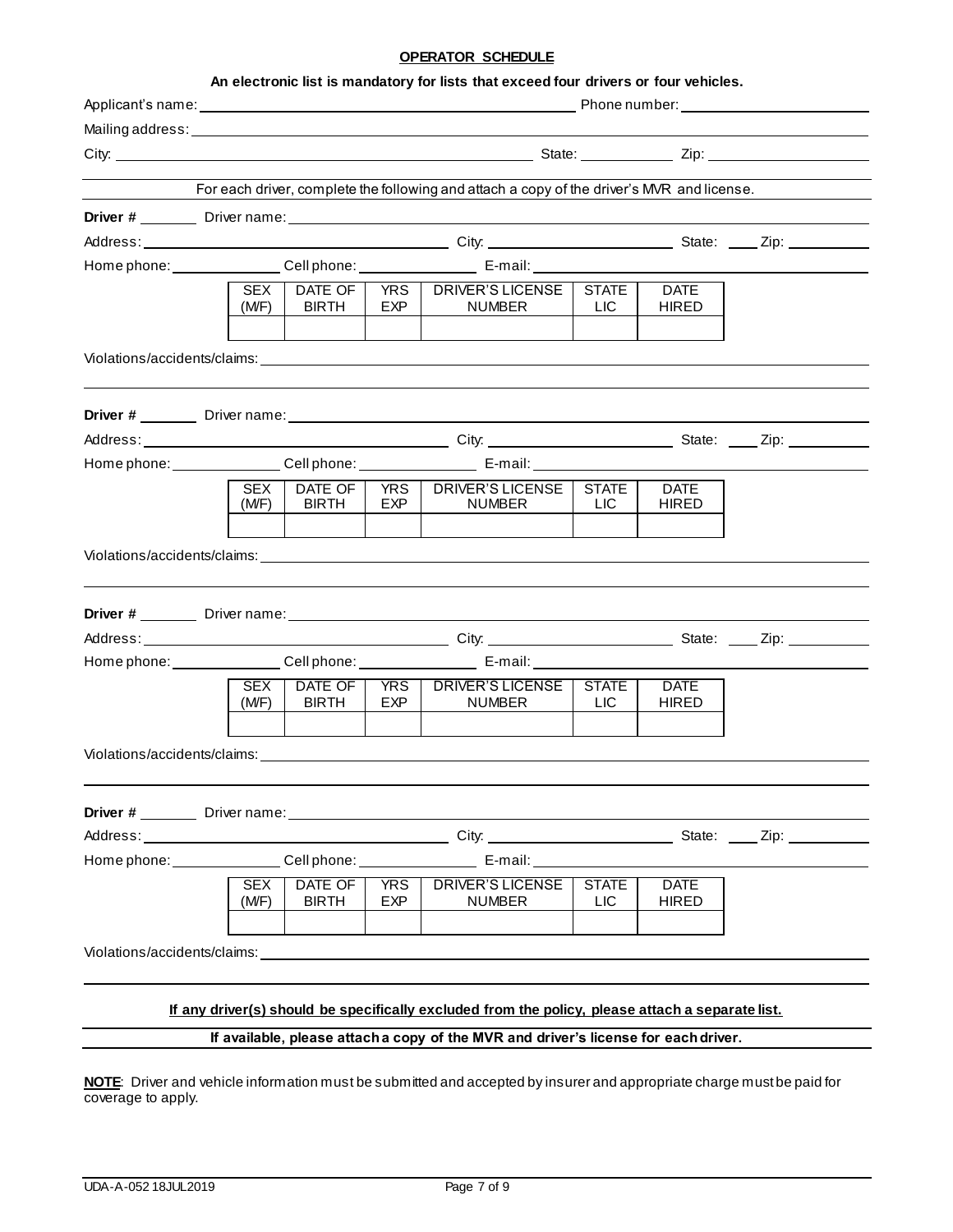# **Vehicle Schedule**

| Medallion number: ______________          |                                    |         |         |           |  |
|-------------------------------------------|------------------------------------|---------|---------|-----------|--|
|                                           |                                    |         |         |           |  |
| Year                                      |                                    | Make    |         | Model     |  |
| V.I.N.                                    |                                    |         |         | Territory |  |
| <b>Type</b>                               |                                    | License |         | Radius    |  |
|                                           |                                    | state   |         |           |  |
| City, state, zip                          |                                    |         |         |           |  |
| where garaged                             |                                    |         |         |           |  |
| <b>Actual Cash Value</b>                  |                                    |         | GVW/GCW |           |  |
| Vehicle #: $\_\_$                         | CPNC $\# / P \#:$ ________________ |         |         |           |  |
| Year                                      |                                    | Make    |         | Model     |  |
| V.I.N.                                    |                                    |         |         | Territory |  |
|                                           |                                    | License |         | Radius    |  |
| <b>Type</b>                               |                                    | state   |         |           |  |
| City, state, zip<br>where garaged         |                                    |         |         |           |  |
| <b>Actual Cash Value</b>                  |                                    |         | GVW/GCW |           |  |
| Vehicle #: $\_\_$                         |                                    |         |         |           |  |
| Year                                      |                                    | Make    |         | Model     |  |
| V.I.N.                                    |                                    |         |         | Territory |  |
|                                           |                                    | License |         |           |  |
| Type                                      |                                    | state   |         | Radius    |  |
| City, state, zip                          |                                    |         |         |           |  |
| where garaged<br><b>Actual Cash Value</b> |                                    |         | GVW/GCW |           |  |
|                                           |                                    |         |         |           |  |
| Vehicle #: $\_\_$                         |                                    |         |         |           |  |
| Year                                      |                                    | Make    |         | Model     |  |
| V.I.N.                                    |                                    |         |         | Territory |  |
| <b>Type</b>                               |                                    | License |         | Radius    |  |
|                                           |                                    | state   |         |           |  |
| City, state, zip<br>where garaged         |                                    |         |         |           |  |
| <b>Actual Cash Value</b>                  |                                    |         | GVW/GCW |           |  |